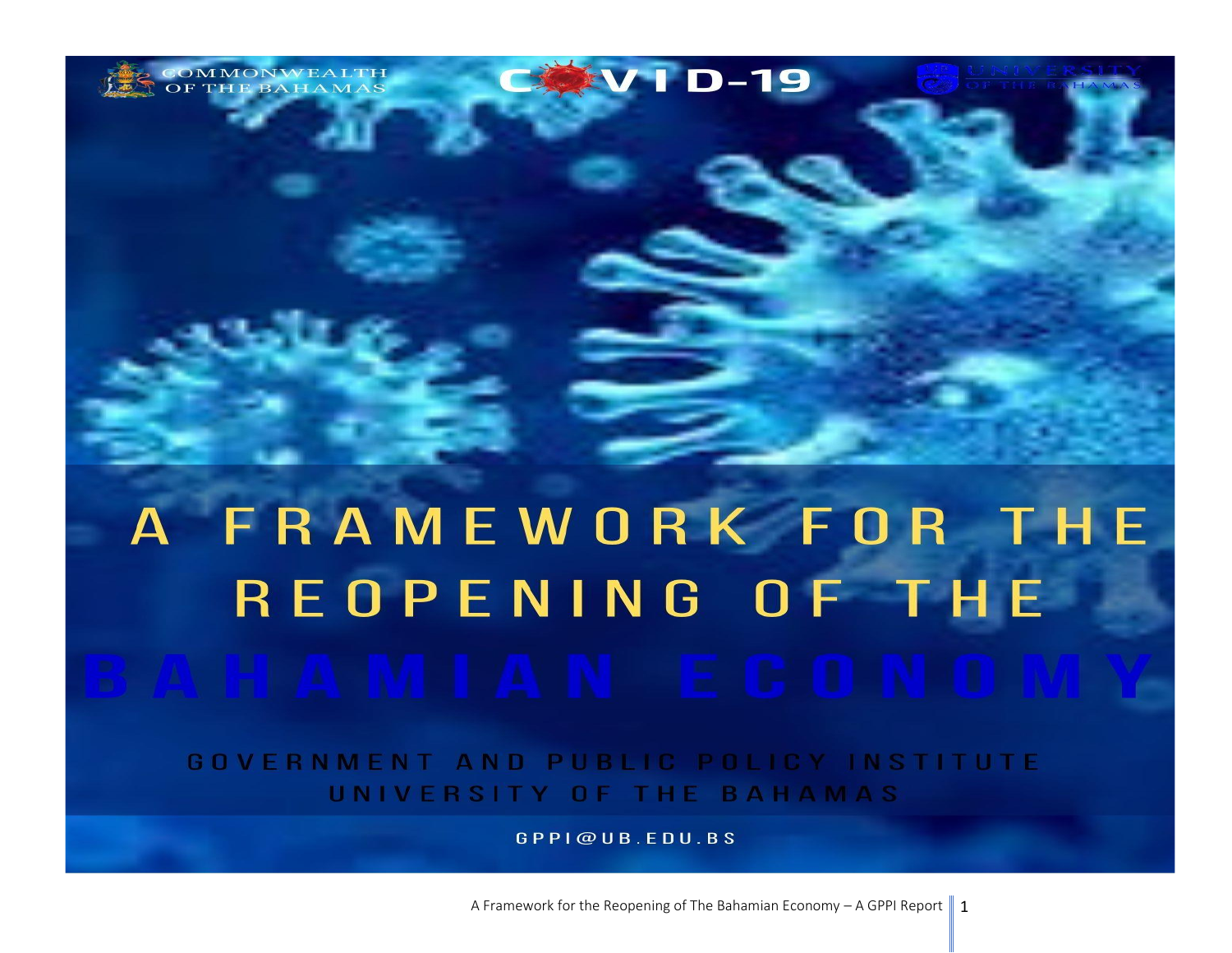# **A FRAMEWORK FOR THE RE-OPENING OF THE ECONOMY OF THE BAHAMAS Presented by THE GOVERNMENT AND PUBLIC POLICY INSTITUTE The University of The Bahamas**

 **==================**

*Disclaimer. This is not a proposal to reopen the Bahamian economy. This framework provides a strategic approach to that reopening when it is deemed best to do so.*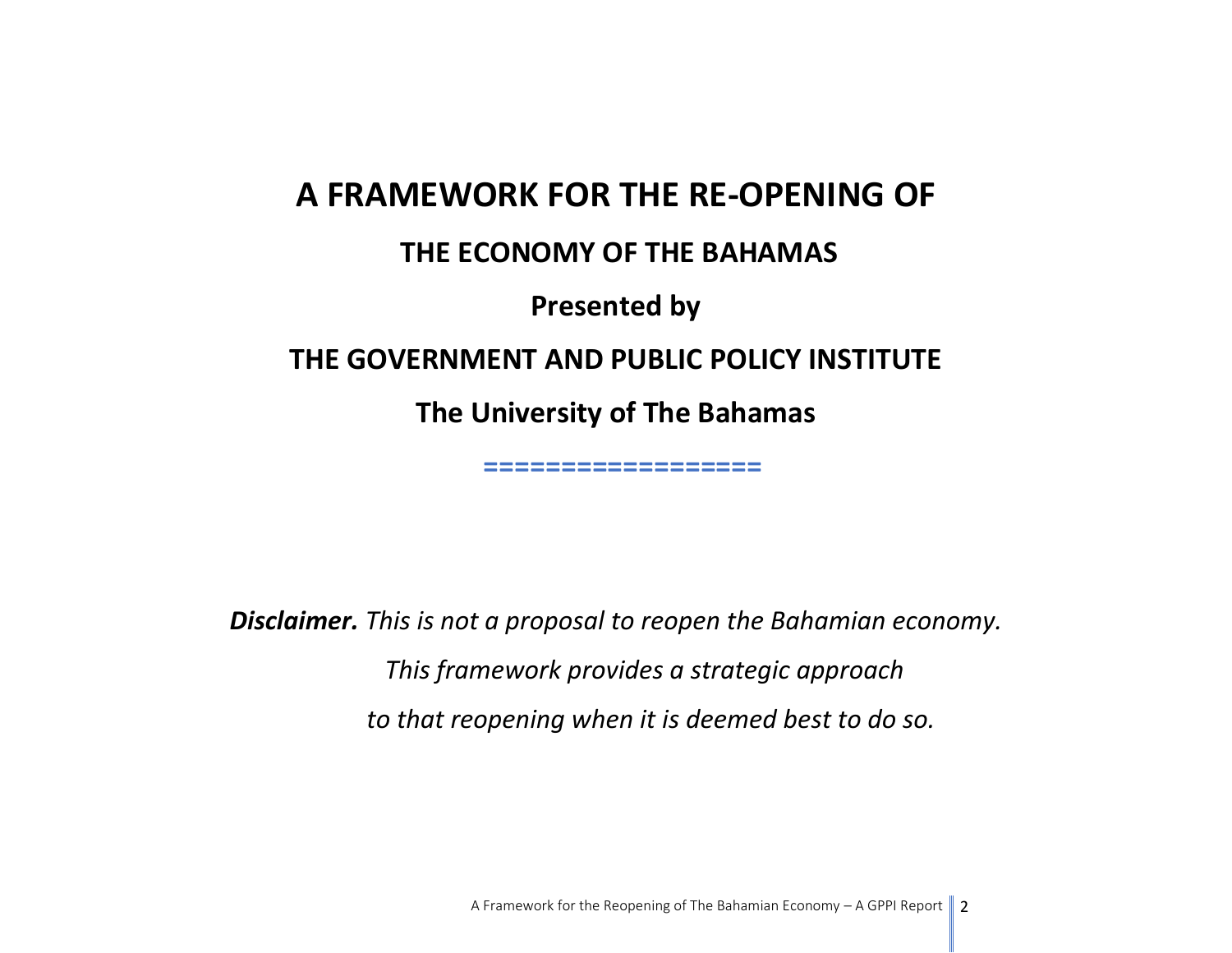#### **MOVING TOWARDS CONTAINMENT**

The Bahamas will contain the Covid-19 pandemic. Some models project that within forty (40) days, the number of Covid-19 cases in the country will plateau, provided the social distancing measures are continued.

#### **THE ECONOMIC IMPACT OF CONTAINMENT**

To contain this virus, the Government of The Bahamas—like others throughout the world—implemented social distancing measures that significantly suppressed economic activity in the country; only designated essential businesses can operate. Suppressing the economic activity has had an enormous cost. In addition to more than \$1 billion in lost economic activity, as many as 20,000 workers lost their jobs and income (adding to the 18,000 plus workers unemployed prior to this pandemic). This hit to the economy may result in a double-digit economic contraction and an unemployment rate as high as 30%. It comes in the wake of the devastation caused by Hurricane Dorian and after a Central Bank report forecasted zero or negative economic growth this year. As social distancing measures continue, so does the economic stagnation they induce. The Covid-19 mitigation strategy is working, but at the expense of enormous economic loss. The only relief for the latter is to reopen the economy.

#### **PERIOD BETWEEN MITIGATION AND VACCINE DISCOVERY**

Resuming normal social and economic activity, by all accounts, is not possible without the availability of a vaccine to protect the population from Covid-19. Development of that vaccine, according to the experts, is months away. The time between Covid-19 mitigation and vaccine availability begs the question: What degree of economic normalcy can occur? Can the economy be opened during that period?

#### **A PROPOSAL FOR A PHASED REOPENING OF THE ECONOMY**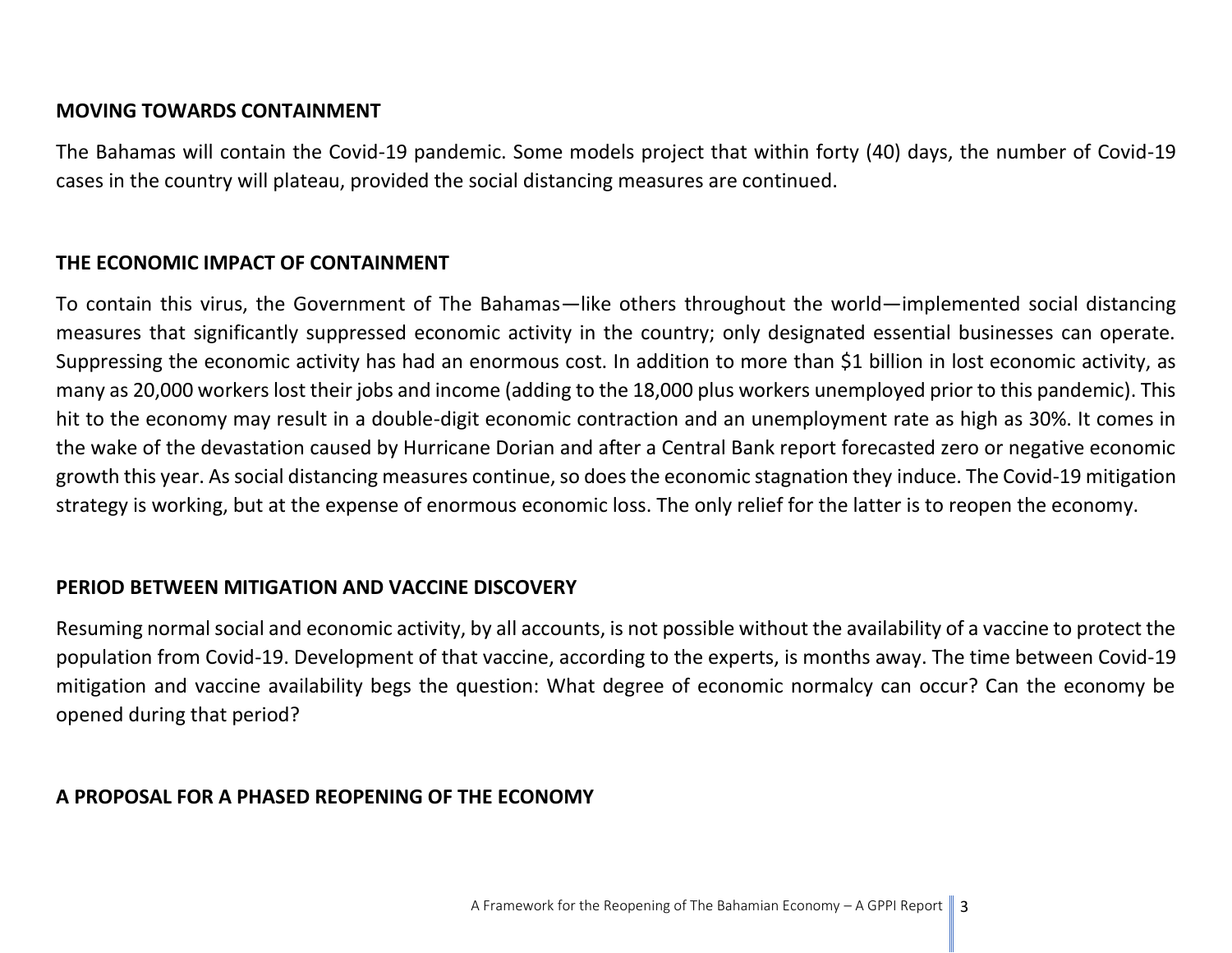We propose a dynamic framework by which the Government can reopen the economy in phases consistent with containment of the virus. Reopening the economy requires assistance from experts. It also requires data to determine the agreed *threshold(s)* that permit reopening. In South Korea, Covid-19 mitigation and economic reopening came as the country reached 7 in 100,000 confirmed cases and after testing around 2% of its population. The number of confirmed cases per 10,000 or per 100,000 offers a useful risk metric for The Bahamas, used alone or in combination with other factors. The example of South Korea therefore serves to highlight the importance of establishing thresholds as reopening conditions. Alongside establishing a risk metric, however, additional preconditions for opening exist.

#### **PRE-CONDITIONS TO RE-OPENING THE ECONOMY**

The accompanying chart identifies preconditions for the Government to deliberate before opening the economy. These prerequisites are below.

- I. **Testing of All Essential Workers**. By the nature of their occupations, essential workers enable a basic level of functioning of the country. Their continuing good health following reopening is important. They must be tested and protected. The Covid-19 pandemic must necessarily expand our notion of 'essentiality' as there are workers who have had to perform who, prior to this time, were not regarded as essential. *It is crucial for all workers to know they are important to the economy and that the term "essential" reflects more an immediacy of need than it does an undermining of the value of other workers in the economy.*
- II. **PPE Outfitting for All Essential Workers.** Essential personnel to the functioning of the economy must be protected, given their proximity and continuous exposure to the risk of Covid-19, as a requirement of reopening.
- III. **Establishing Transportation Protocols.** As most persons in the economy must be transported in some way, protocols must exist to ensure that they can move about in the economy free from undue exposure. For example, bus drivers and taxi drivers may need to observe certain protocols to operate.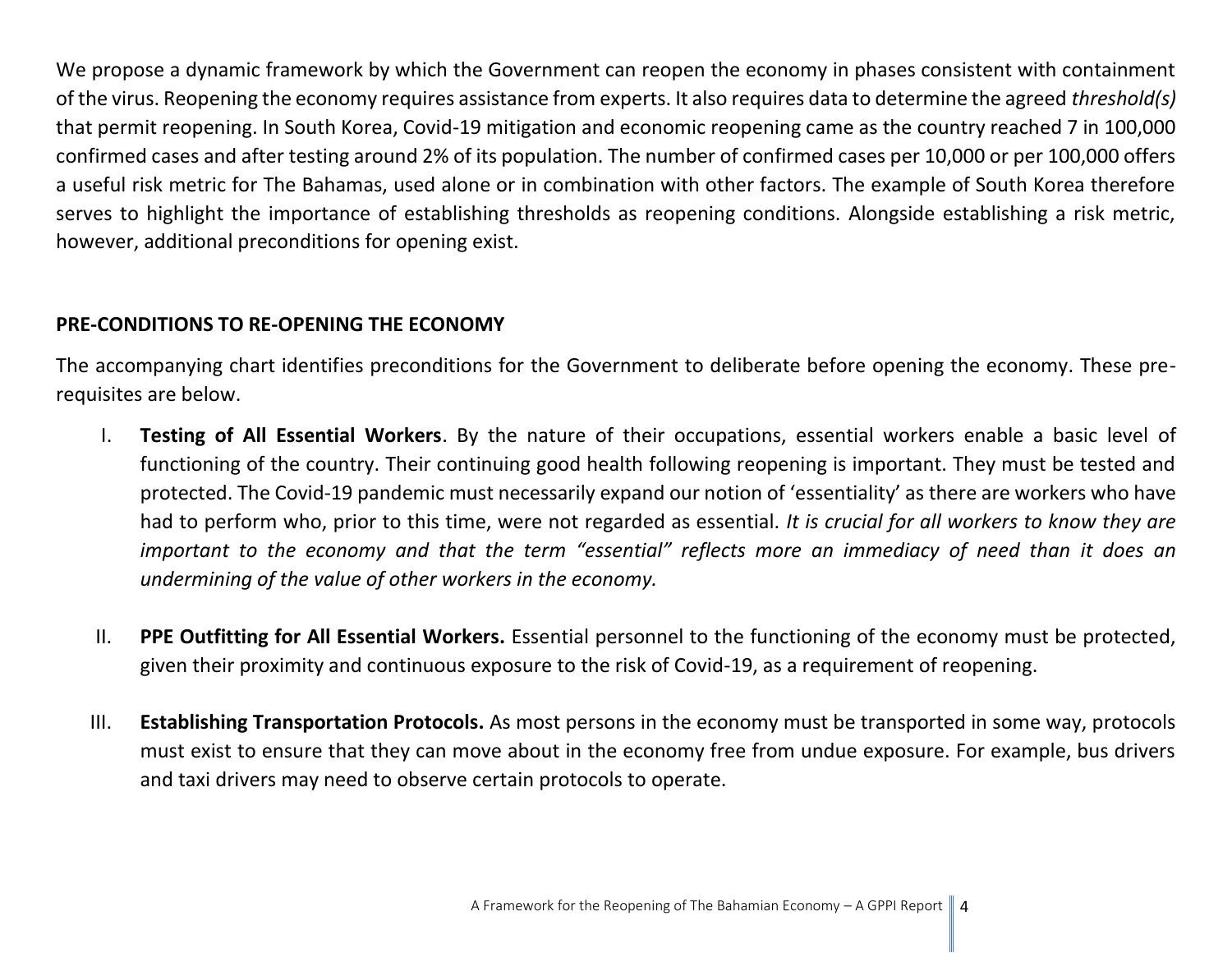- IV. **Sanitizing of Public Spaces.** To the extent possible, places frequented by members of the public should be continuously sanitized.
- V. **Availability of Protective Equipment for the Population.** The Government must ensure that suppliers in the country are able to provide masks and gloves to all who need them when they are required.
- VI. **Person-to-Person Contact Protocols.** This precondition requires the Government to provide guidance concerning hygienic measures people must follow. Examples include the wearing of masks, gloves and practising social distancing. It must also include protocols for businesses in hosting their employees and customers.
- VII. **'Premise Sanitizing' Protocols.** There must be guidelines and ordinances for organizations to sanitize their premises prior to hosting people. For example, which premises may suffice with surface sanitizing? Which require deep sanitizing? How often?
- VIII. **Random Testing Capacity.** The Government must conduct random testing at a level of population sampling that can assess virus spread within the population. This testing will have to be ongoing during any reopening exercise.
- IX. **Real Time Symptoms-Driven Testing.** Protocols should be in place to require testing for any person experiencing Covid-19 related symptoms. This real time testing will allow the country to contain potential outbreaks early.
- X. **Capacity to Conduct Aggressive Contact Tracing.** Given the above, any case of confirmed Covid-19 will need to be contact traced urgently. This means that there must be a team that can be mobilised as soon as cases are detected. This will stifle future outbreaks.

XI.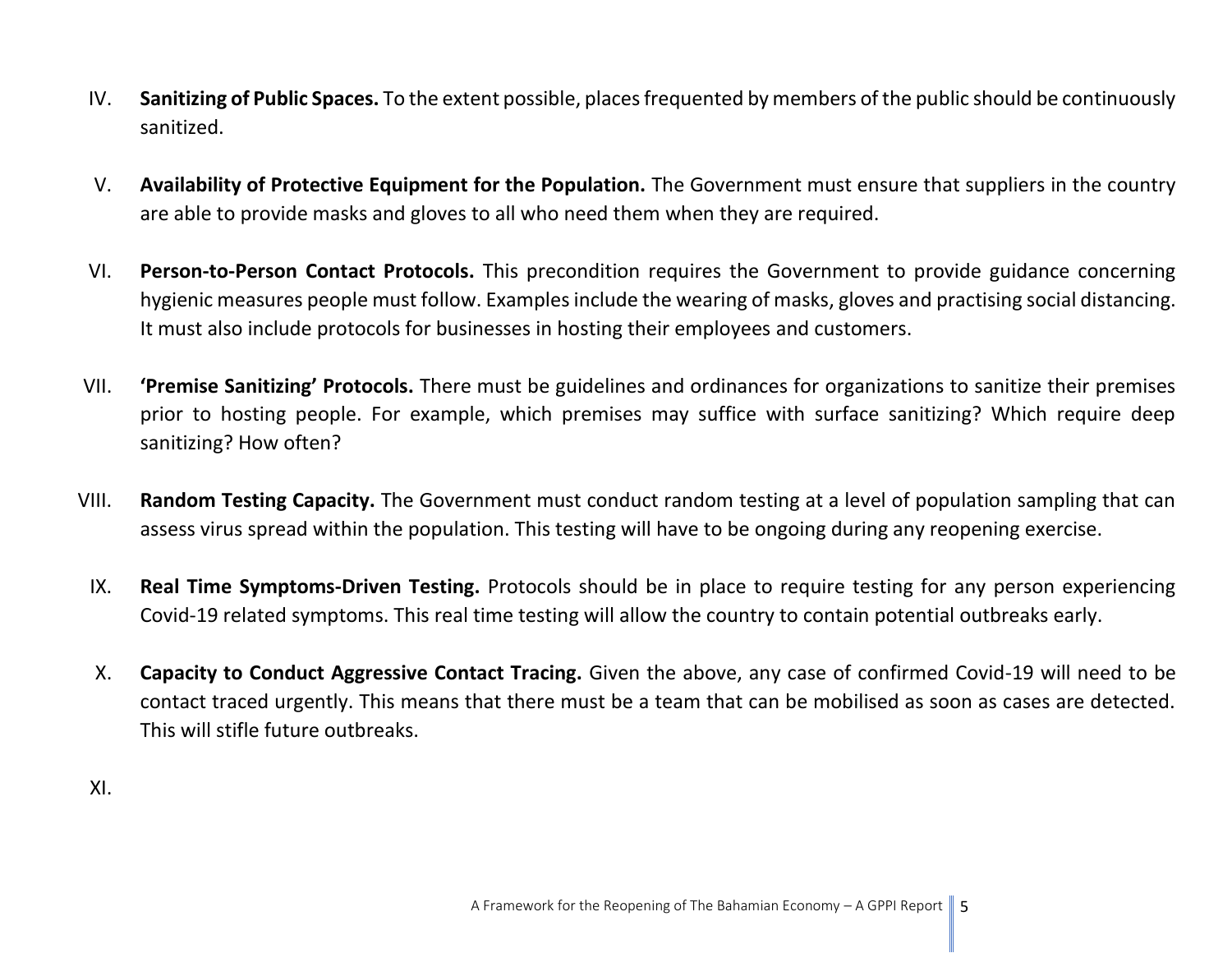- XII. **Border Screening Protocols.** As the nation will eventually open its borders, protective measures must be institutionalized to alleviate the potential spread of the coronavirus with the freedom of movement. Health experts can advise screening and response rules to put in place to minimize the risk of the spread of the virus through visitors to the country. Collaboration with airlines and cruise lines will be important in this regard.
- XIII. **Business Support Initiatives.** Many businesses have suffered significant losses during the Covid-19 mitigation. They have compounding expenses with unrecoverable losses in income. These businesses, many of which are small and medium size businesses important to the provision of goods and services to our communities, will need financial support from the Government and financial sector. Providing support to these businesses will be necessary to assist their re-opening. The Government has already taken steps in this direction and will need to take further steps.
- XIV. **Continuous Healthcare System Upgrade and Readiness Preparation.** As the number of cases of COVID-19 declines, there must be a commitment to improving the Healthcare System to address new outbreaks of pandemics. Before a vaccine is available, future outbreaks of Covid-19 remain probable.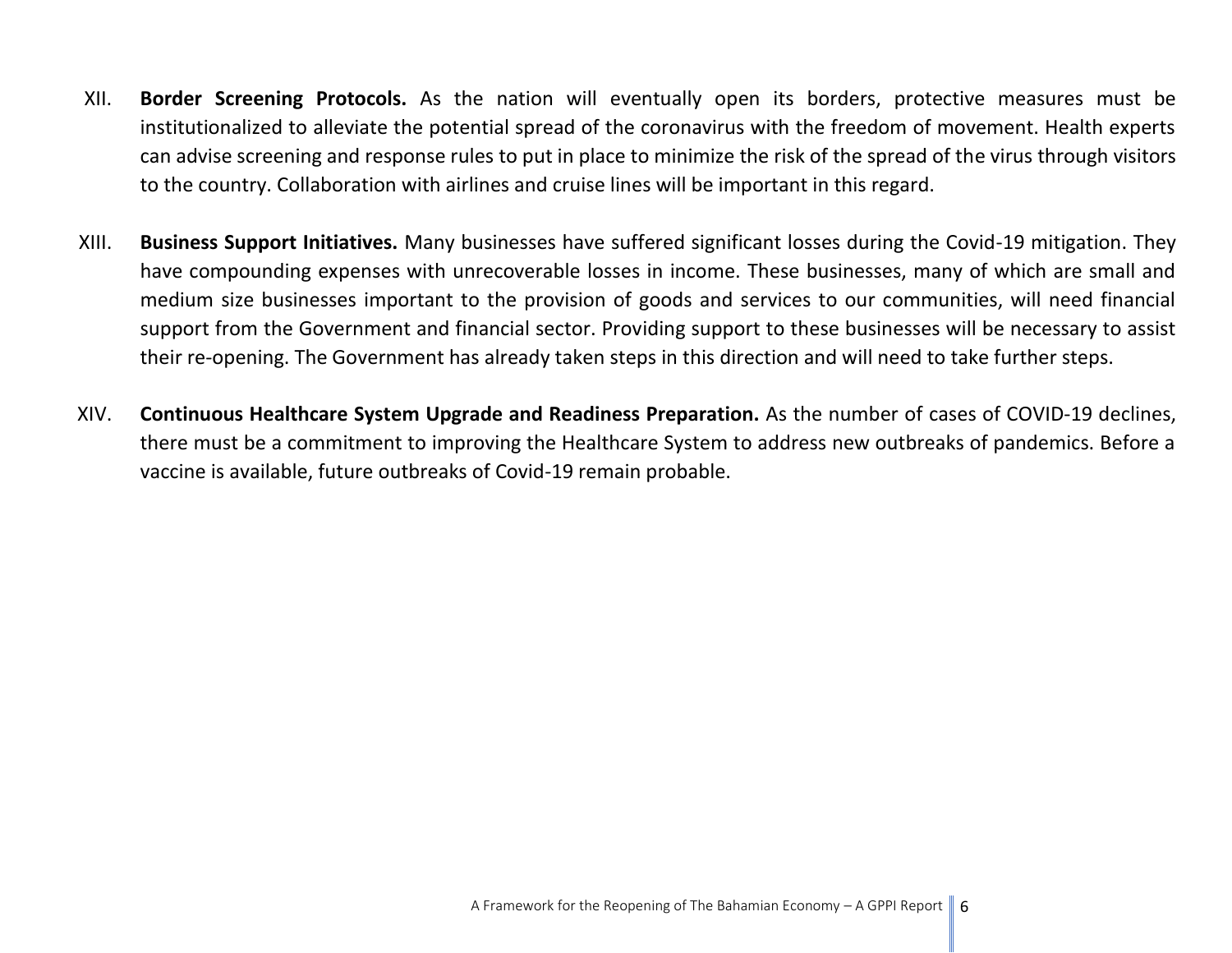

A Framework for the Reopening of The Bahamian Economy – A GPPI Report  $\parallel$  7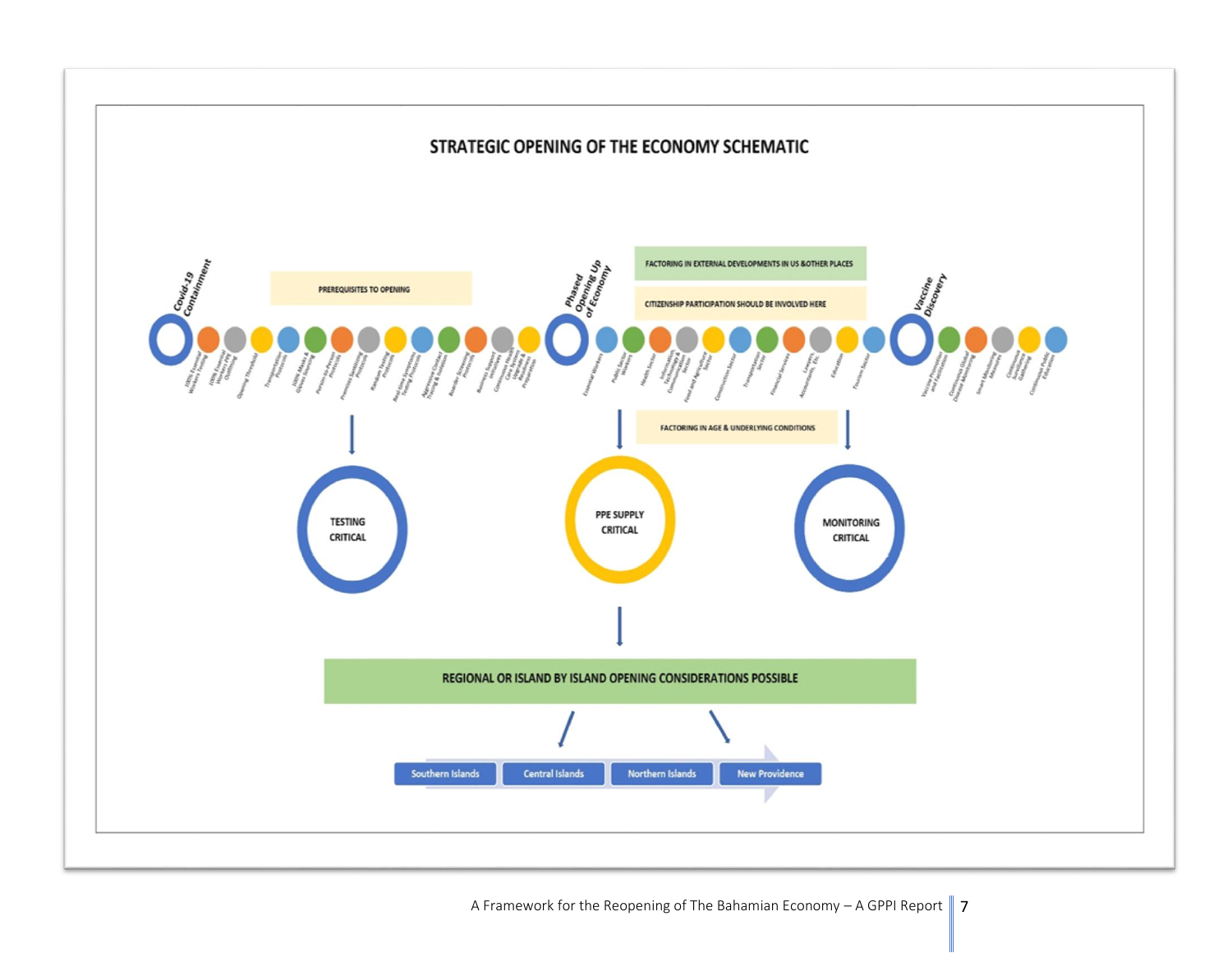#### **PHASED RE-OPENING**

This strategic framework contends that once the Government implements the pre-requisites discussed, the nation would be ready for a phased re-opening of the economy. It approaches the re-opening in a dynamic, fluid fashion that allows for change and feedback. It works from and balances the following decision criteria in order of priority:

**Essentiality** – What is most critical to protecting against Covid-19 re-emergence and necessary for the economy to function properly? Here, there is a recognition that the definition of essential changes with timelines, such that, what is essential for three days of preparation for a hurricane may be different or added to when one is dealing with three to twelve months of living with a potential infectious disease outbreak. For example, over three days a mechanic shop might not be essential but the same cannot be said for over three months. Health professionals, the private sector and broad public sentiments must define a flexible working definition of essential businesses.

**Least Risk** – What poses the least risk to the re-emergence of Covid-19 cases? This risk configuration must consider the nature of the sector – labour intensive or not, demographic profile, consumer profile, product or service delivered and manner of delivery, e-commerce capability, ease of reopening and closing, extent of regulation, etc.

**Economic Impact** – the extent to which people can return to work in an acceptably safe manner and generate revenue for the economy.

**E-commerce Ready** – businesses with e-commerce capability can make reopening more doable

### *People who are most at risk of Covid-19 and who contribute to the economy*

.

*may require special consideration.*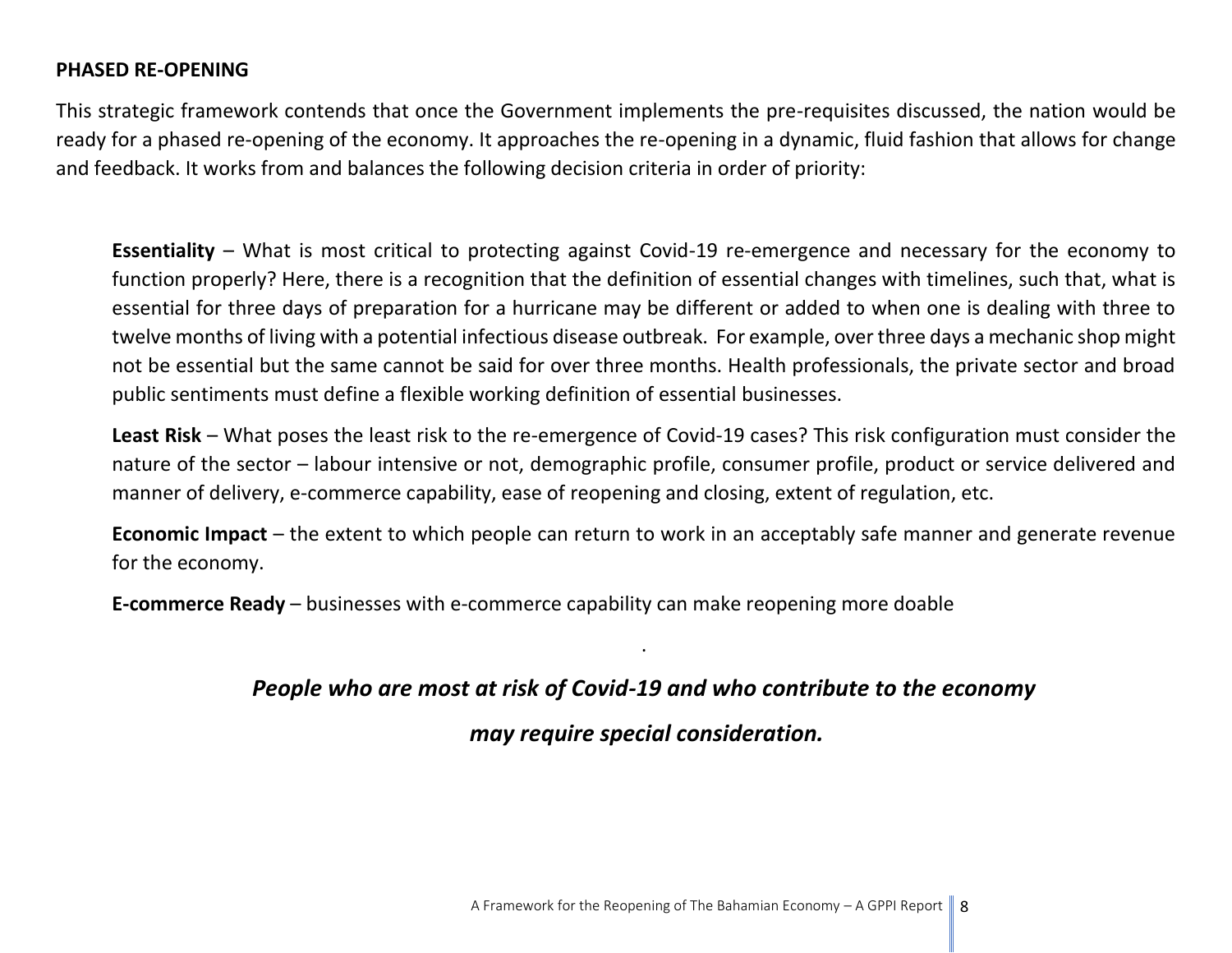#### **EXTERNAL FACTORS MAY AFFECT RE-OPENING**

This proposal recognizes that re-opening the Bahamian economy also depends upon external factors such as the status of the pandemic in other parts of the globe as well as travel and trade measures being undertaken by other countries. In this regard, what the United States, Canada and Europe are doing will be critical to what is done in The Bahamas, as they are important components of travel and trade in the country's two most significant sectors.

#### **CITIZEN ENGAGEMENT**

The strategic reopening of the economy will depend on the cooperation of the citizenry, just as mitigation depended on that cooperation. The Prime Minister has already asked for citizens' input as the country moves forward. This proposal calls for citizen engagement in reopening the economy. This means hearing from the wider population as well as industry representatives. While people will have economic pressure to go back to work, their return should not put their health at undue risk. They might also desire areas of the economy to open that might be important to them but not to the Government. For example, the reopening of parks or beaches. Cooperation by the population has been strong and should be commended and encouraged.

#### **THE PHASED OPENING**

This framework provides for a sequential, reopening of the economy as follows:

I. **Essential Workers.** Since they remained functioning during the mitigation and are critical to health and economic functioning, they should be the first to open fully.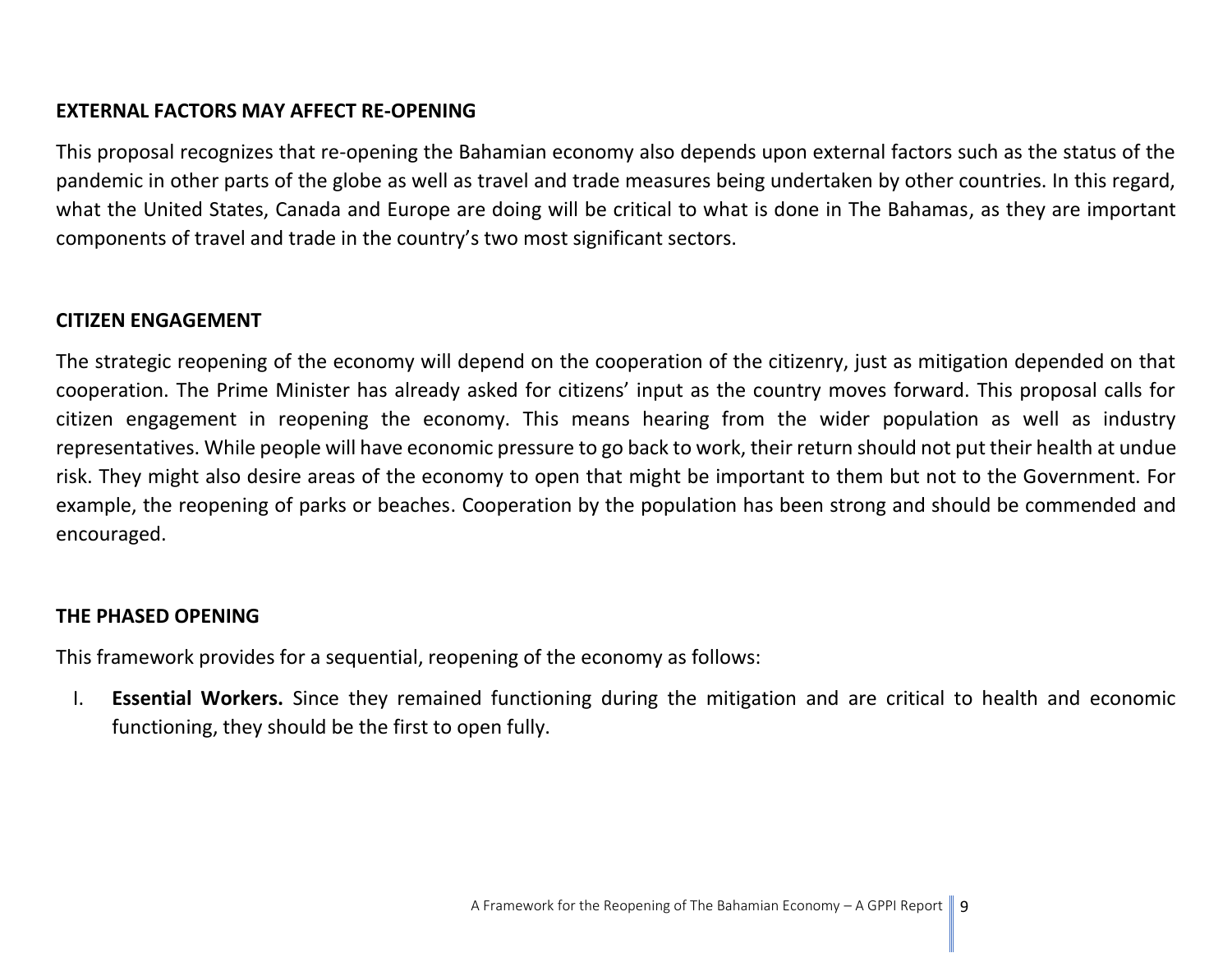- II. **Public Sector.** Since this is essential to the provision of services to the broad society and economy, and can be easily directed, monitored, and tested by Government, they are listed for early reopening.
- III. **Health Sector.** Both necessary to maintaining health of the society and capable of self-monitoring and protection, this sector is listed for early reopening.
- IV. **Information Technology and Communication Sector.** A critical plank to economic productivity and remote working, as well as capable of social distancing, this sector can be re-opened early.
- V. **Food and Agriculture Sector.** Some of this sector remained open during mitigation because of its importance. The remainder of the sector will be important with wider opening of the economy.
- VI. **Real Estate.** This sector has high social distance capacity, reasonably high economic impact, and high e-commerce ability. It can be a candidate for early opening.
- VII. **Construction Sector.** An important economic activity that in the present circumstances does not have robust activity and might be able to provide protection, as its workers are used to using protective gear.
- VIII. **Transportation Sector.** This sector is critical to movement of workers and products within the economy.
- IX. **Financial Services.** As this is capable of controls for maintaining social distancing for health protection, it can be opened early. It is also heavily technology driven.
- X. **Lawyers, Accounting, Bus. Mang Ind.** This sector is an important set of support services to the functioning of the economy but does involve a great deal of human to human contact in many instances. It can, however, deliver services in a manner consistent with social distancing and should be slated for mid-phase reopening.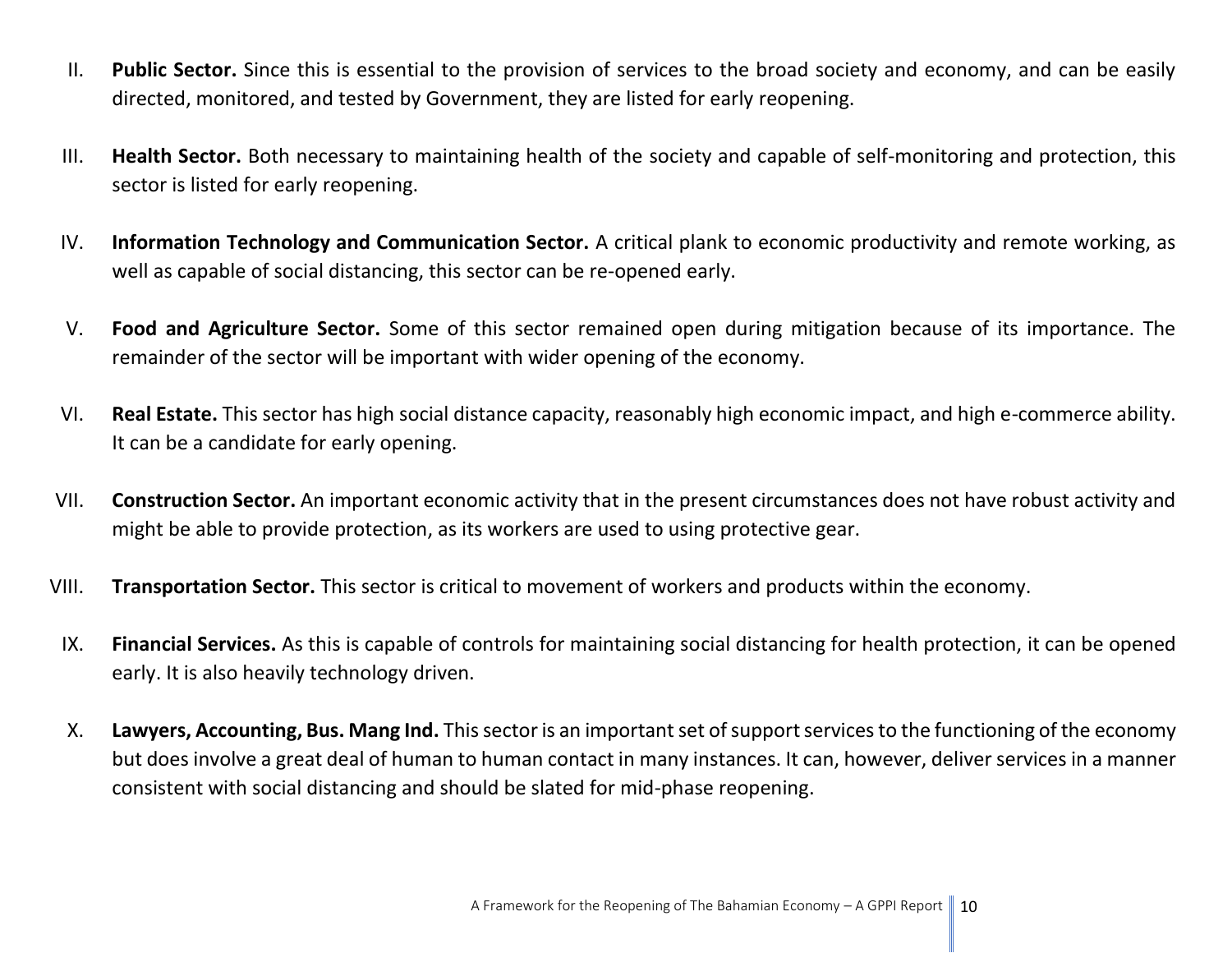- XI. **Wholesale and Retail Trade.** This sector serves the general public in important ways but is also highly dependent on inperson traffic, therefore posing significant risk in terms of person to person contact. It must be a later consideration for broad reopening, though those businesses with e-commerce platforms can be allowed to reopen earlier; and
- XII. **Tourism Sector.** Because of its large numbers of travellers from around the world, tourism represents the greatest health risk during re-opening. This is among the last areas for consideration for re-opening. Government must set travel conditions to minimize risk of Covid-19 spread during re-opening, beginning its re-opening with second homeowners and permanent residents who can be subject to testing or proof of testing and self-isolation for two weeks. This sector poses the most difficult call on both the air and sea sides.

*Enough time must exist between the reopening of various sectors to monitor the impact of the opening on Covid-19 resurgence. That interval should be adopted following advice from health experts.* 

*This schedule of opening is by no means fixed. It merely represents a way to think through the process of reopening. The Government's own data and consultations with the private sector and broader society will best determine priorities. This framework merely calls for a strategic approach, appropriately paced, phased reopening of the economy, based on established pre-conditions to that reopening.*

#### **E-COMMERCE**

This framework proposes that early consideration be given to any business that can use an e-commerce platform for ordering and employ a delivery system that is consistent with social distancing. Any business with such a business model should be allowed to apply to Government for re-opening. All such businesses must commit to practising protocols consistent with minimising the risk of a resurgence or Covid-19.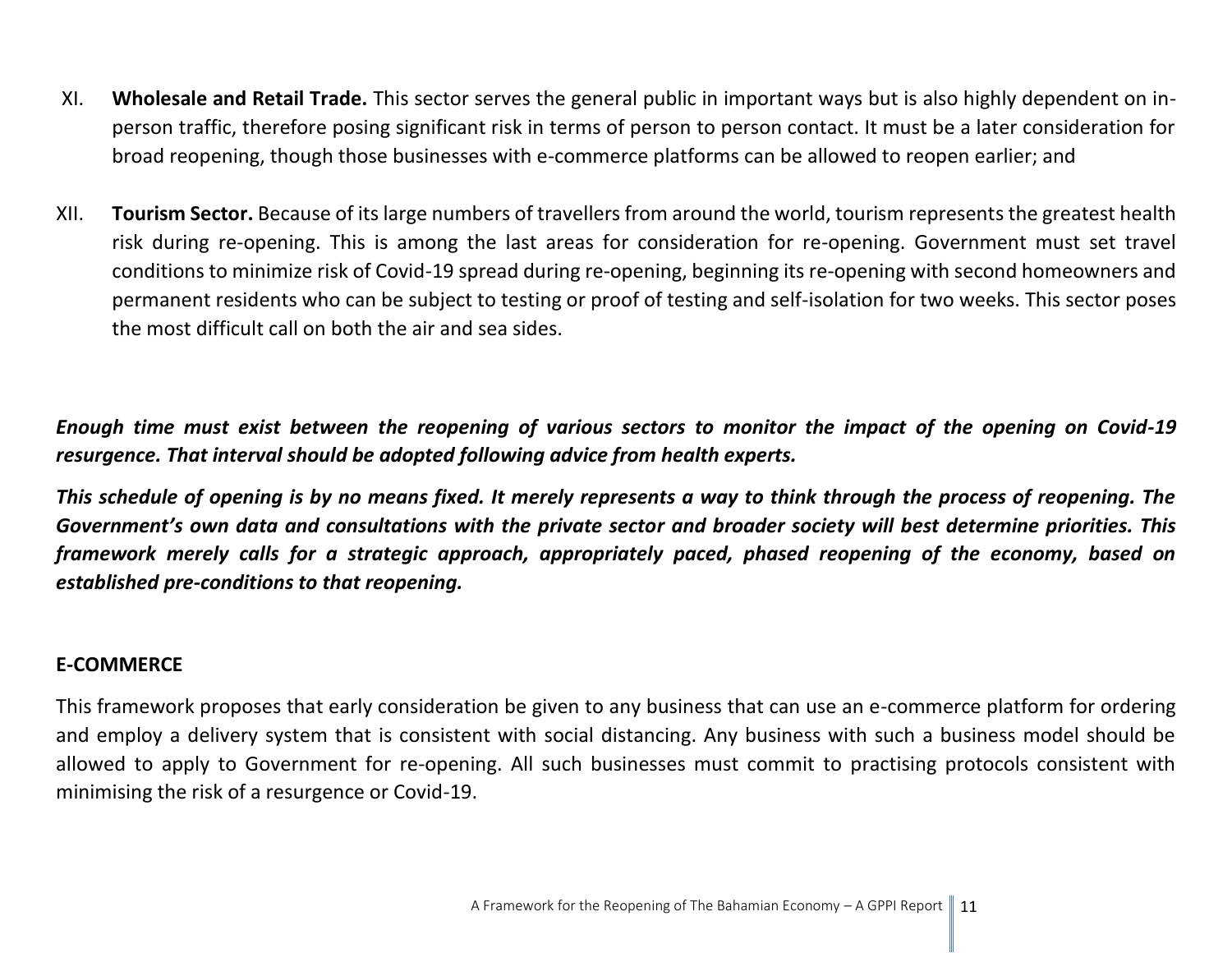#### **PRIVATE SECTOR COVID-19 ADAPTATION**

The Private Sector organizations allowed to re-open must commit to protocols that minimize the risk of Covid-19 resurgence. These protocols should cover, among other things:

- **Social distancing within the workplace and for customers**
- **Availability of PPE for workers**
- **Proper sanitizing measures**
- **Testing of staff**
- **Reporting of illnesses that might be Covid-19 related**
- **Maximum use of delivery services**
- **Continuous staff education to encourage vigilance and responsible behaviour.**

Businesses unwilling to commit to public health compliance should not be allowed to re-open. Careful attention must be paid to small businesses that might lack resources to support their compliance. A special unit should be set up to provide support to these businesses.

#### **THREE CRITICAL FACTORS THROUGHOUT RE-OPENING**

This framework contends that three things remain crucial: (1) Testing; (2) Provision of Personal Protective Equipment; and (3) Monitoring. Testing must be available sufficiently to help monitor and respond to outbreaks.

Personal Protection Equipment (PPE) may be required broadly in the community prior to a vaccine. Monitoring will be critical to detecting and eliminating potential outbreaks.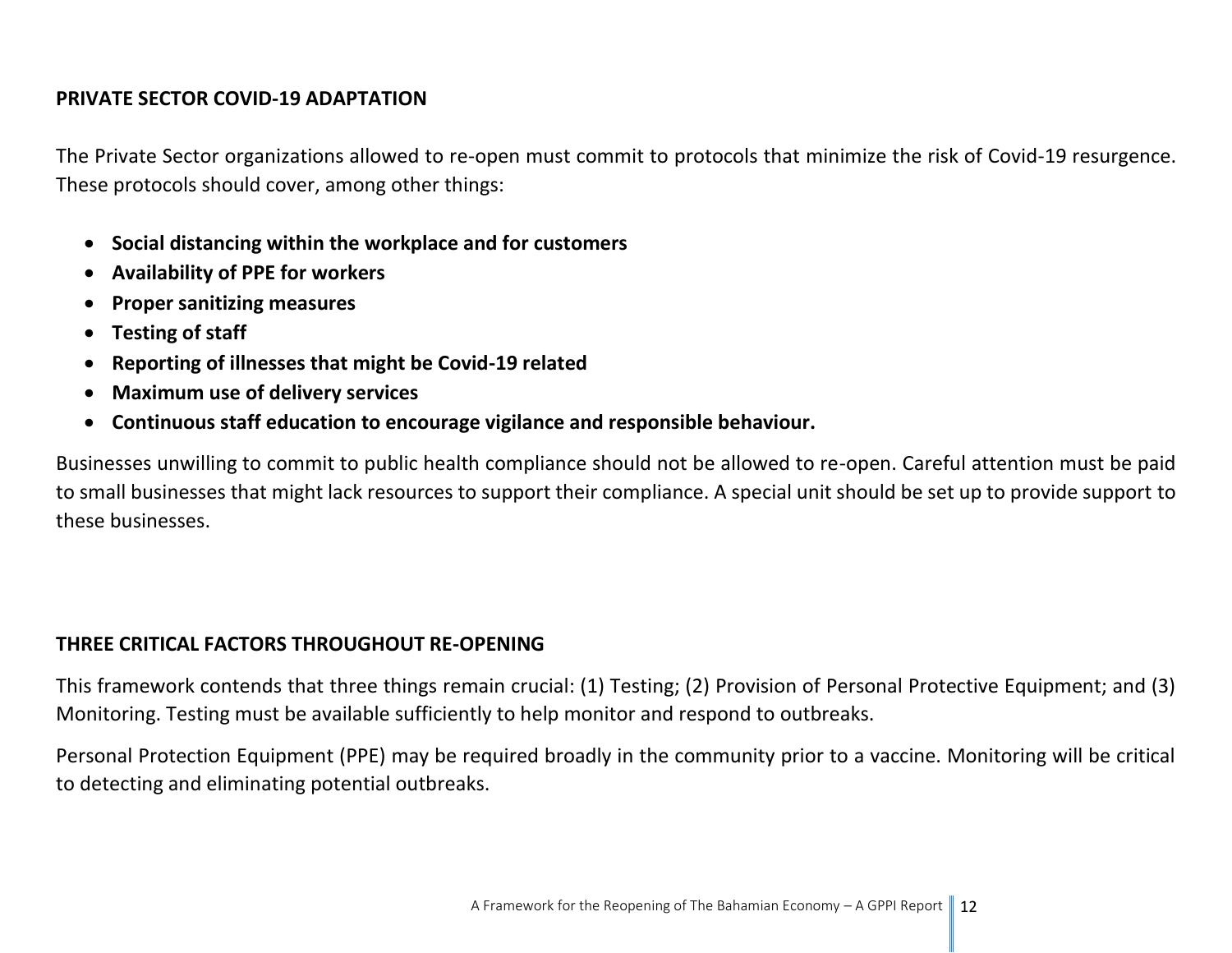#### **ISLAND-BY-ISLAND (REGIONAL) CONSIDERATIONS**

We propose that the Government determine opening economies on a regional or island basis. As a result of the archipelagic makeup of the country, it is realized that each island or region's reliability on sectors of the economy varies. For example, Acklins Island is not considered a large tourist economy, and hence, may be regarded as less of a risk to open in comparison to an island like Exuma that attracts a large tourist population. Similarly, it suggests that the Government could also decide that the southern or central region of the country poses less risk to opening than the northern region.

#### **POST VACCINE DISCOVERY**

A COVID-19 vaccine will lead to the sustained opening of the economy across the entire Bahamas. However, this will not be possible unless the vaccine is put to good use. It also means taking measures to ensure continuous protection of the society and economy post-vaccine discovery. The framework therefore calls for the following post-vaccine discovery:

- **Vaccine Promotion and Facilitation.** The release of a coronavirus vaccine will require the Government to promote and facilitate vaccination for the entire population.
- **Continuous Global Disease Monitoring.** The Government will have to continuously monitor diseases that may pose a potential threat to the population. This will allow the Government to be better prepared for healthcare threats that may impact citizens.
- **Smart Monitoring Measures.** Given that there is available and may become more available technology to assist with monitoring, testing, tracing, response, treatment and prevention of diseases, the Government and private sector must be committed to seeking out and looking out for such technology on a continuous basis.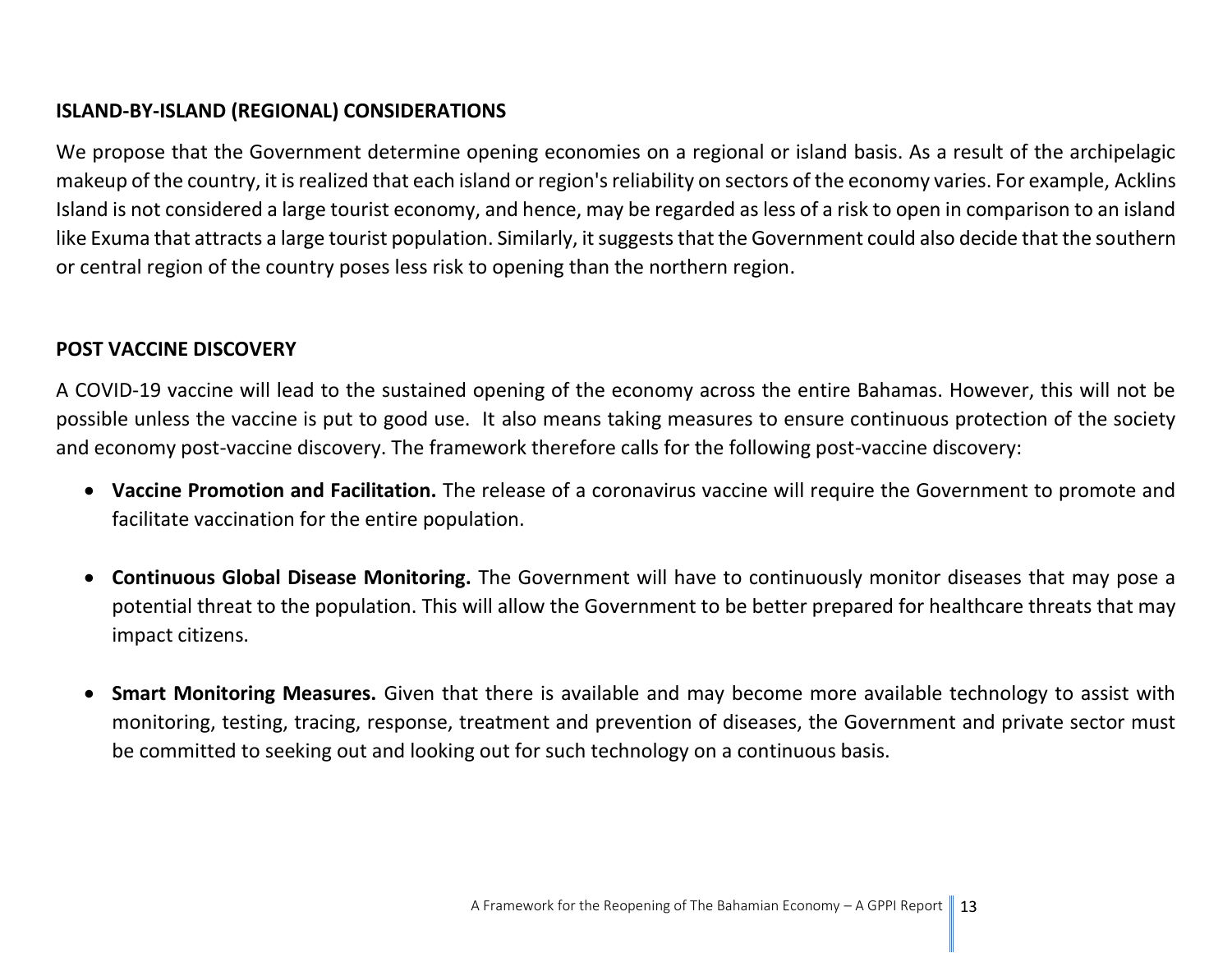- **Continuous Surveillance Gathering.** Once vaccinations are distributed throughout the population, the Government will have to monitor population's response to the vaccine. Healthcare professionals will have to gather information on how the community is developing immunity to the disease upon vaccination. Also, the Government must make sure that persons in the population are taking the vaccine to prevent any risk of the illness re-emerging within the community.
- **Continuous Public Education.** Ongoing public education about the vaccine, proper hygiene, and health maintenance will help population to understand why receiving the vaccine is essential to preventing the spread of the coronavirus or any disease. This public education campaign will make citizens more informed and may help them to take responsible actions that mitigate against vulnerability to present and future threats.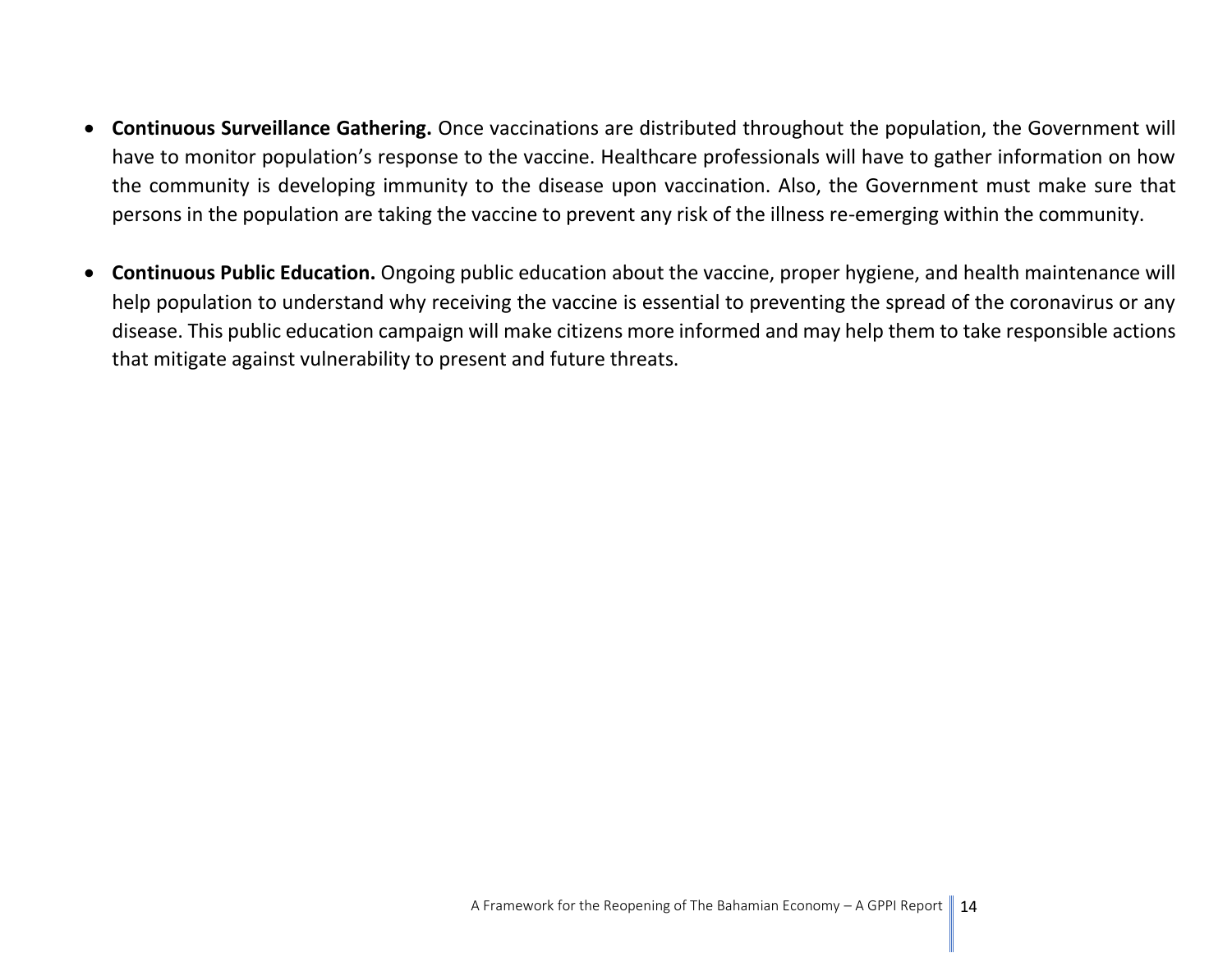#### APPENDIX 1

## **Source: Department of Statistics Labour Force Survey 2018**

#### **Table 1**

| BY INDUSTRIAL SECTOR                                        | <b>NUMBER</b> | % of Econ |
|-------------------------------------------------------------|---------------|-----------|
| AGRICULTURE, HUNTING, FORESTRY & FISHING                    | 2,845         | 1%        |
| MINING, QUARRYING ELECTRICITY, GAS & WATER                  | 2,820         | 1%        |
| <b>MANUFACTURING</b>                                        | 8,410         | 4%        |
| <b>CONSTRUCTION</b>                                         | 20,835        | 10%       |
| <b>WHOLESALE &amp; RETAIL</b>                               | 25,475        | 13%       |
| <b>HOTELS &amp; RESTAURANTS</b>                             | 37,955        | 19%       |
| TRANSPORT, STORAGE & COMMUNICATION                          | 14,135        | 7%        |
| FINANCING, INSURANCE, REAL ESTATE & OTHER BUSINESS SERVICES | 13,800        | 7%        |
| COMMUNITY, SOCIAL & PERSONAL SERVICES                       | 71,200        | 36%       |
| <b>NOT STATED</b>                                           | 2,680         | 1%        |
|                                                             | 200,155       | 100%      |

#### **Table 2**

| <b>BY OCCUPATION</b>                                                | <b>Number Employed</b> | % of Whole |
|---------------------------------------------------------------------|------------------------|------------|
| LEGISLATORS & SENIOR OFFICIALS                                      | 14,720                 | 7%         |
| PROFESSIONALS, TECHNICIANS & ASSOCIATE PROFESSIONALS                | 36,880                 | 18%        |
| <b>CLERKS</b>                                                       | 19,775                 | 10%        |
| SERVICE WORKERS & SHOP MARKET SALES WORKERS                         | 55,120                 | 28%        |
| SKILLED AGRICULTURAL AND FISHERY WORKERS                            | 4,585                  | 2%         |
| CRAFT AND RELATED WORKERS. PLANT & MACHINE OPERATORS AND ASSEMBLERS | 36,210                 | 18%        |
| <b>ELEMENTARY OCCUPATIONS</b>                                       | 29,350                 | 15%        |
| <b>NOT STATED</b>                                                   | 3,515                  | 2%         |
|                                                                     | 200,155                | 100%       |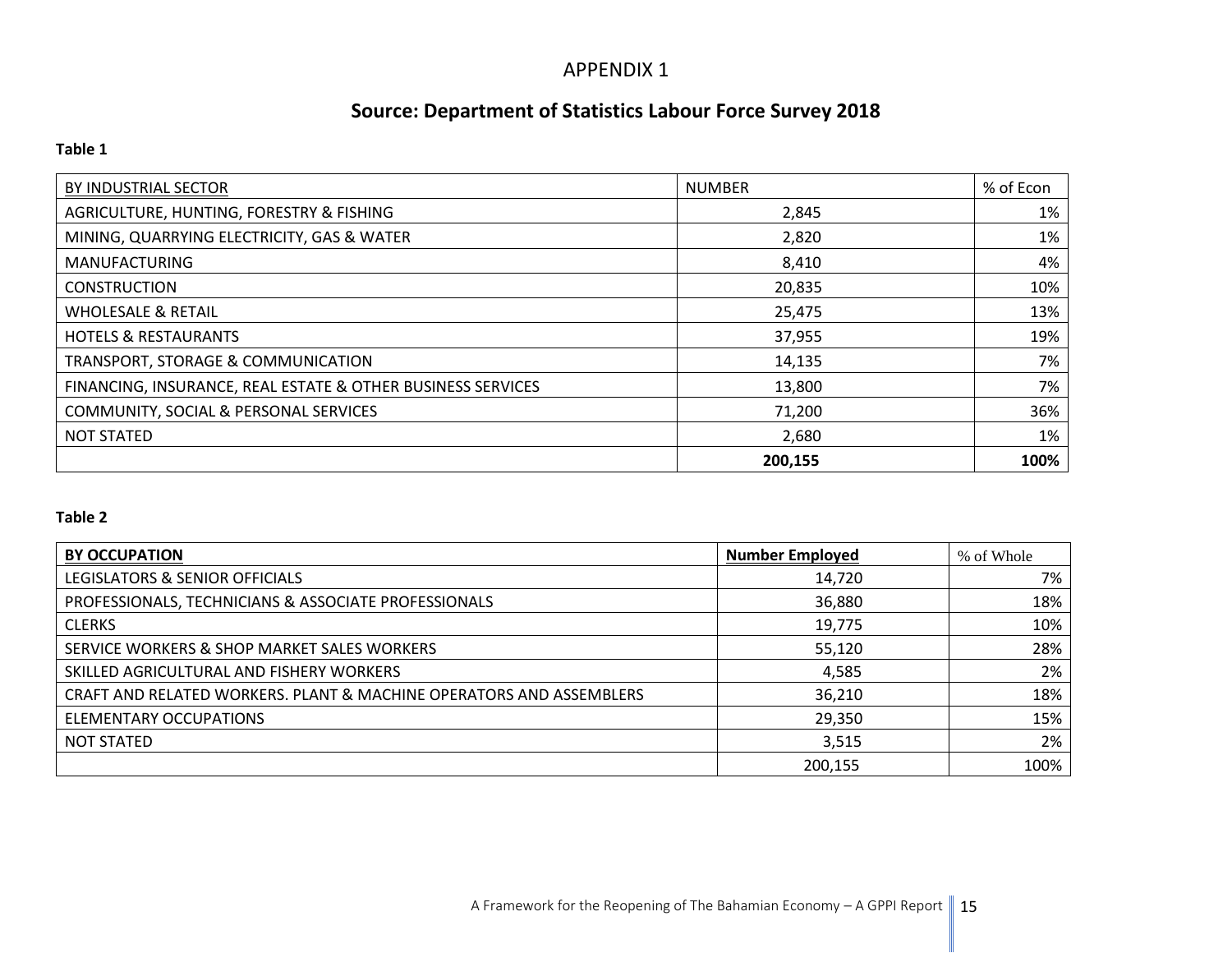| <b>GDP BY SECTORS</b>                          |                               |       |
|------------------------------------------------|-------------------------------|-------|
| Tourism (Direct)                               | 1,771,957,000                 | 21%   |
| Banks & Insurance                              | 973,874,000                   | 12%   |
| <b>Retail Trade</b>                            | 619,015,000                   | 7%    |
| Real Estate & Actual Rent                      | 509,411,000                   | 6%    |
| <b>Owner Occupied Dwellings (Imputed Rent)</b> | 450,385,000                   | 5%    |
| <b>Public Administration &amp; Defence</b>     | 421,452,000                   | 5%    |
| Construction                                   | 379,152,000                   | 5%    |
| Communication                                  | 332,946,000                   | 4%    |
| Transport                                      | 255,823,000                   | 3%    |
| <b>Wholesale Trade</b>                         | 188,852,000                   | 2%    |
| <b>Public Education</b>                        | 157,353,000                   | 2%    |
| Other personal Services incl casinos           | 149,269,000                   | 2%    |
| <b>Public Health</b>                           | 146,864,000                   | 2%    |
| Lawyers, Accounting, Bus. Mang Ind.            | 139,916,000                   | 2%    |
| Electricity                                    | 135,906,000                   | 2%    |
| Restaurants                                    | 133,387,000                   | 2%    |
| <b>Private Education</b>                       | 127,898,000                   | 2%    |
| <b>Fisheries</b>                               | 112,006,000                   | 1%    |
| Private Health                                 | 110,806,000                   | 1%    |
| Hotels                                         | 109,438,000                   | 1%    |
| <b>Other Business Services</b>                 | 100,125,000                   | 1%    |
| Mining                                         | 74,651,000                    | 1%    |
| Agriculture                                    | 66,416,000                    | 1%    |
| Other Industries                               | 633,982,000                   | 8%    |
| FISIM Industry                                 | 400,423,000<br>$\overline{a}$ | $-5%$ |
| <b>Import Duties and Stamp Tax</b>             | 618,537,000                   | 7%    |
|                                                | 8,318,998,000                 | 100%  |